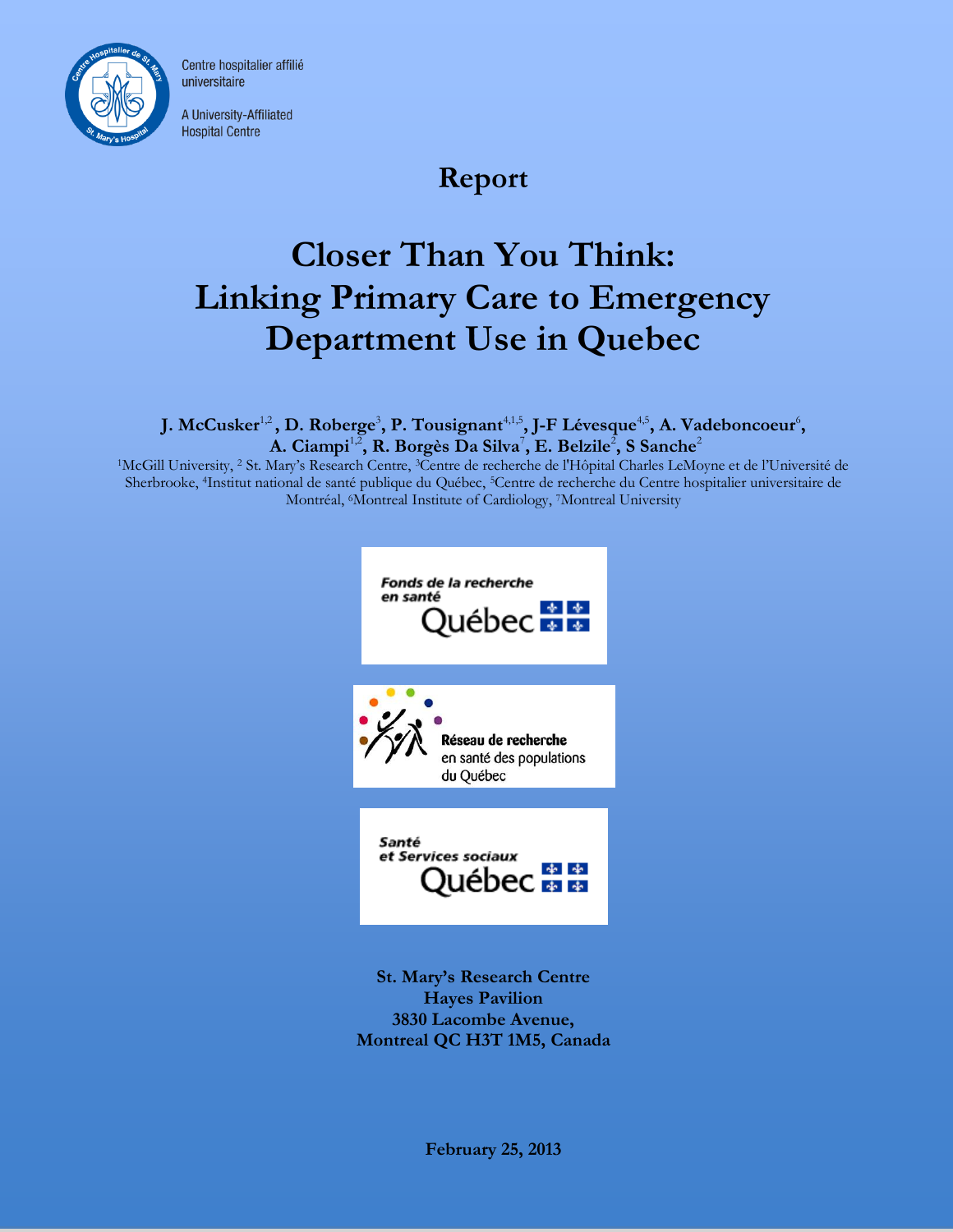# **CLOSER THAN YOU THINK: LINKING PRIMARY CARE TO EMERGENCY DEPARTMENT USE IN QUEBEC**

| <b>Report Date:</b> | February 25, 2013                                                                                                                                                                                                                                                                                                                                                |
|---------------------|------------------------------------------------------------------------------------------------------------------------------------------------------------------------------------------------------------------------------------------------------------------------------------------------------------------------------------------------------------------|
| First author:       | Jane McCusker, MD, DrPH<br>St. Mary's Research Centre<br>Hayes Pavilion<br>3830 Lacombe Ave.<br>Montreal, Quebec, H3T 1M5<br>Tel.: (514) 345-3511 ext 5060<br>Fax: (514) 734-2652<br>jane.mccusker@mcgill.ca                                                                                                                                                     |
| Co-authors:         | Danièle Roberge, PhD<br>Pierre Tousignant, MD MSc<br>Jean-Frédéric Lévesque, MD PhD<br>Alain Vadeboncoeur, MD<br>Antonio Ciampi, PhD<br>Roxane Borges Da Silva, PhD<br>Eric Belzile, MSc<br>Steven Sanche, MSc                                                                                                                                                   |
| Acknowledgements:   | The authors would like to acknowledge the contributions of Bruce<br>Brown, Danielle Larouche, Jacques Morin, Raynald Pineault, Alyson<br>Turner and Josée Verdon to the interpretation of the study.                                                                                                                                                             |
| Funding:            | This work was funded by a grant from the Program on Research on<br>Emergencies and the Continuum of Care from Fonds de la Recherche<br>du Québec - Santé (FRQS), in partnership with the Ministère de la<br>Santé et des Services Sociaux du Québec (MSSS). The preparation of<br>this report was supported by the Quebec Population Health Research<br>Network. |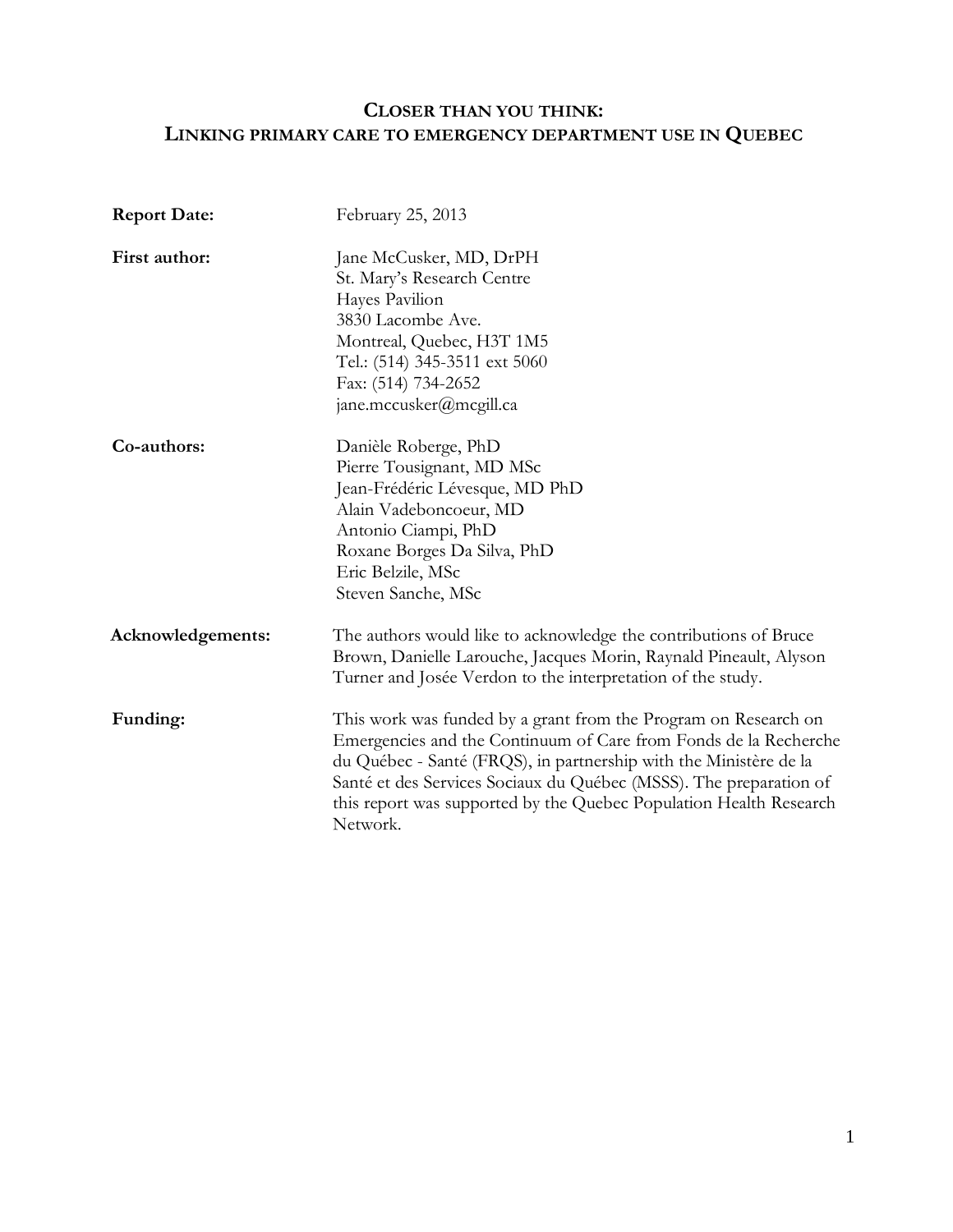# TABLE OF CONTENTS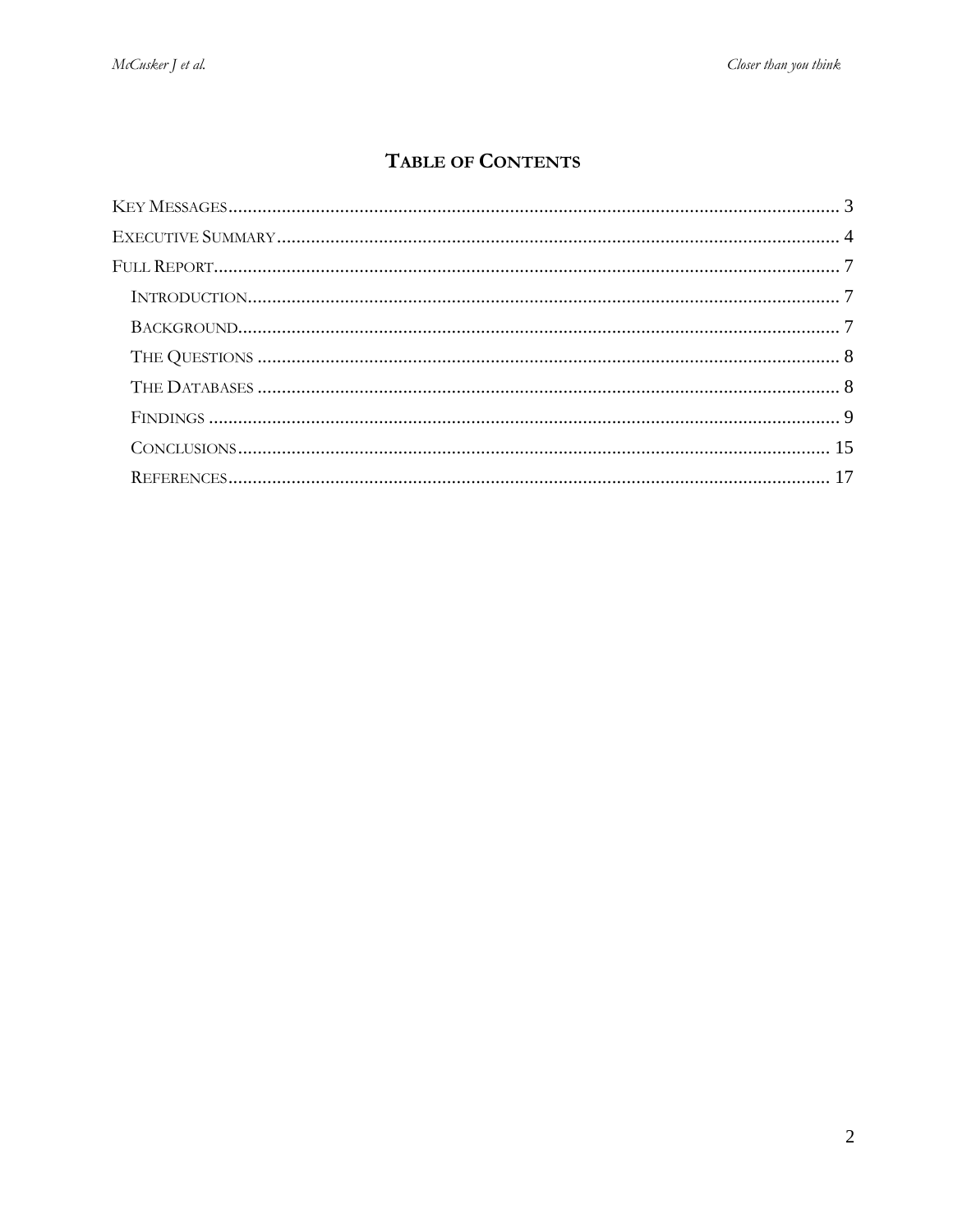# **KEY MESSAGES**

- <span id="page-3-0"></span>• Resource planning for emergency departments should take into account the differences between patients in urban and rural settings. Rural patients are younger and healthier than urban patients, less likely to require hospitalization, and tend to use the emergency department for primary care.
- Emergency departments in Quebec can be divided into three types based on their ties to community care-providers, the number of specialized staff and services available for treating seniors. The distribution of these types of emergency departments corresponds to the differences in rural and urban populations; there is a reasonably good match between the type of emergency departments and the needs of the seniors they serve. However, all three types could improve the balance between on-site specialized seniors care and the transition to care in the community.
- An important area of attention is the weak connection between metropolitan emergency departments and community services. Community-based chronic disease management programs would reduce the number of emergency visits in metropolitan areas, where the patients are older and chronic disease more prevalent.
- Lack of a family doctor is a strong predictor of emergency department visits, especially among seniors. However, this finding doesn't apply to rural settings, where the emergency department is also a habitual site for primary care, not just a place to go when one doesn't have a family doctor.
- In large cities and other urban areas, seniors who see a specialist instead of a family doctor as often happens when a family physician is not available — visit the emergency department more frequently than those who have a family physician.
- The importance of family physicians in preventing emergency visits is confirmed in the strong association between annual physical exams and emergency department use. People who receive a physical each year are less likely to visit an emergency department than those who do not.
- The strong link between primary care and emergency department visits suggests that investments to improve primary care, especially for seniors and vulnerable populations, will help to limit the use of emergency departments.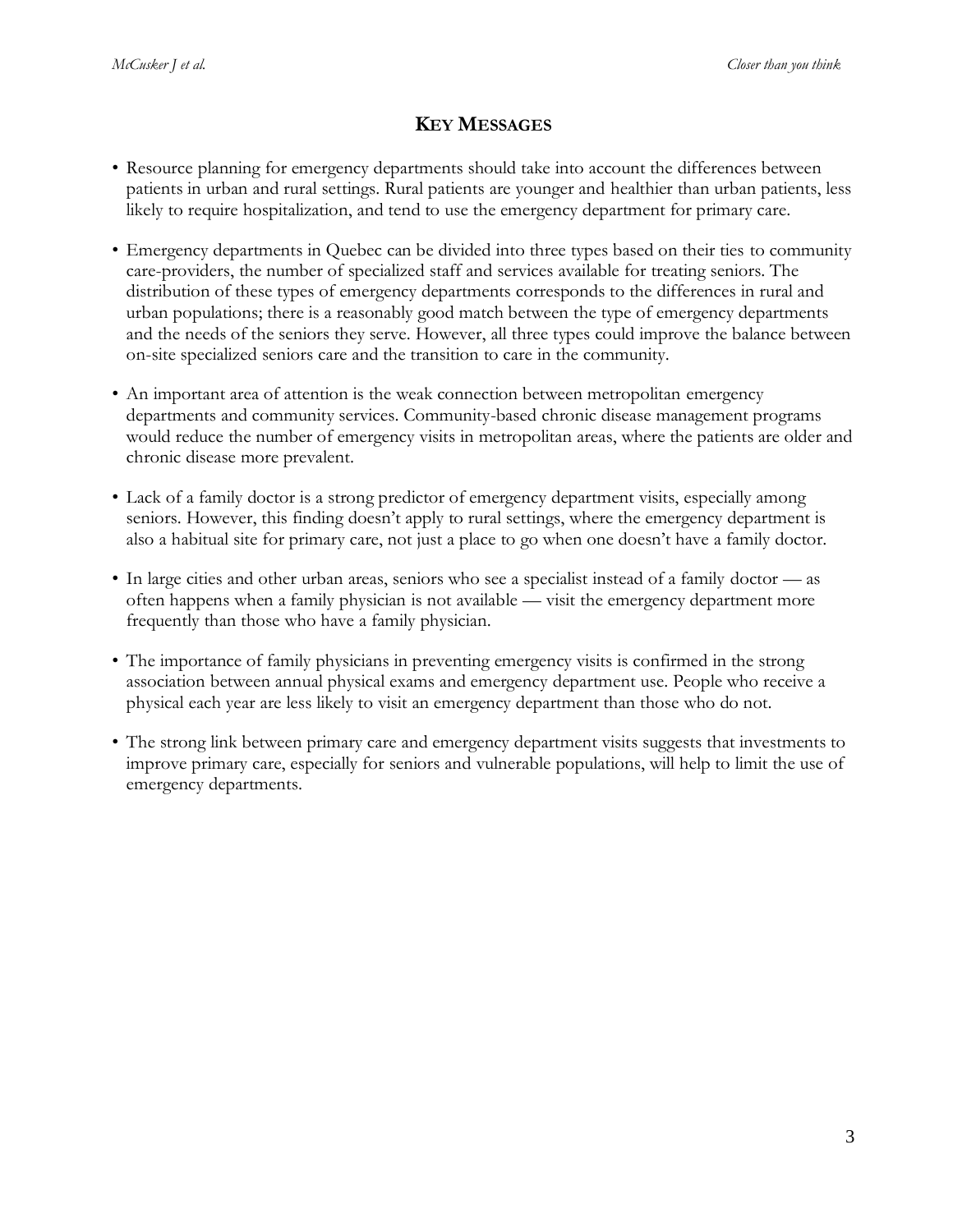# **EXECUTIVE SUMMARY**

<span id="page-4-0"></span>We have all experienced the agonizing tedium and anxiety of waiting hours for care in an emergency room. Overcrowding and long waits are the bane of emergency departments across Canada, and Quebec is no exception. What causes this problem? Not enough staff? Are people getting sicker? Or is there nowhere else to go when we turn an ankle or need a niggling cough checked?

There is evidence to suggest that emergency department visits, especially for non-urgent care, are triggered by poor access to primary care. Certain aspects of primary care — not having a family physician; unmet health needs; poor continuity of care — have been shown to increase emergency department use. Even some patients who arrive at the emergency department acutely-ill, such as those with an underlying chronic illness, could avoid an emergency visit if they received better primary care. Reducing the inappropriate use of emergency departments would in part address the problem of overcrowding, reduce costs, and improve patient satisfaction.

There is good reason to suspect a strong link between emergency department visits and primary care in Quebec. Compared to the rest of the country, the number of people in Quebec with a family doctor is low, and international comparative studies show Quebec to have among the highest rates of emergency department use. Of course, not all emergency visits are the same, let alone inappropriate or avoidable. The emergency department is a potentially appropriate site for primary care, especially in rural areas.

To effectively manage Quebec's emergency departments it is important to learn how they are used across the province. Who is visiting and why? This report, which synthesizes four separate studies, provides a portrait of emergency department use in Quebec so that decision makers in different geographic contexts can plan the use of resources. It also demonstrates that poor access to primary care is at least partially to blame for high rates of emergency visits. The findings of this report suggest that emergency departments are not the only place to tackle the overcrowding problem. At least in metropolitan and urban settings, investments to improve access to primary care should alleviate the pressure on emergency departments.

#### **An emergency visit in the city is different from one in the country**

The differences between metropolitan, urban and rural emergency patients suggest that the resources and services available in each of these areas should also be different. The people using emergency departments in rural parts of Quebec are younger and healthier than those in metropolitan and urban areas. In the country, an emergency visit is less likely to lead to hospitalization, suggesting that the emergency department is often used for non-urgent primary care. This does not point to inappropriate use; it simply indicates an overlap between the community and the hospital as a site for primary care. Overall, rural residents actually make fewer doctor visits than other residents, but a higher proportion of those visits are in the emergency department.

# **A look at emergency departments and seniors**

When considering how to deal with emergency department overcrowding, particular attention should be paid to seniors — especially in larger cities, where the people using emergency departments are the oldest. Seniors require more resources at a visit, have longer stays in the emergency department, are more likely to require hospitalization, and tend to have worse outcomes.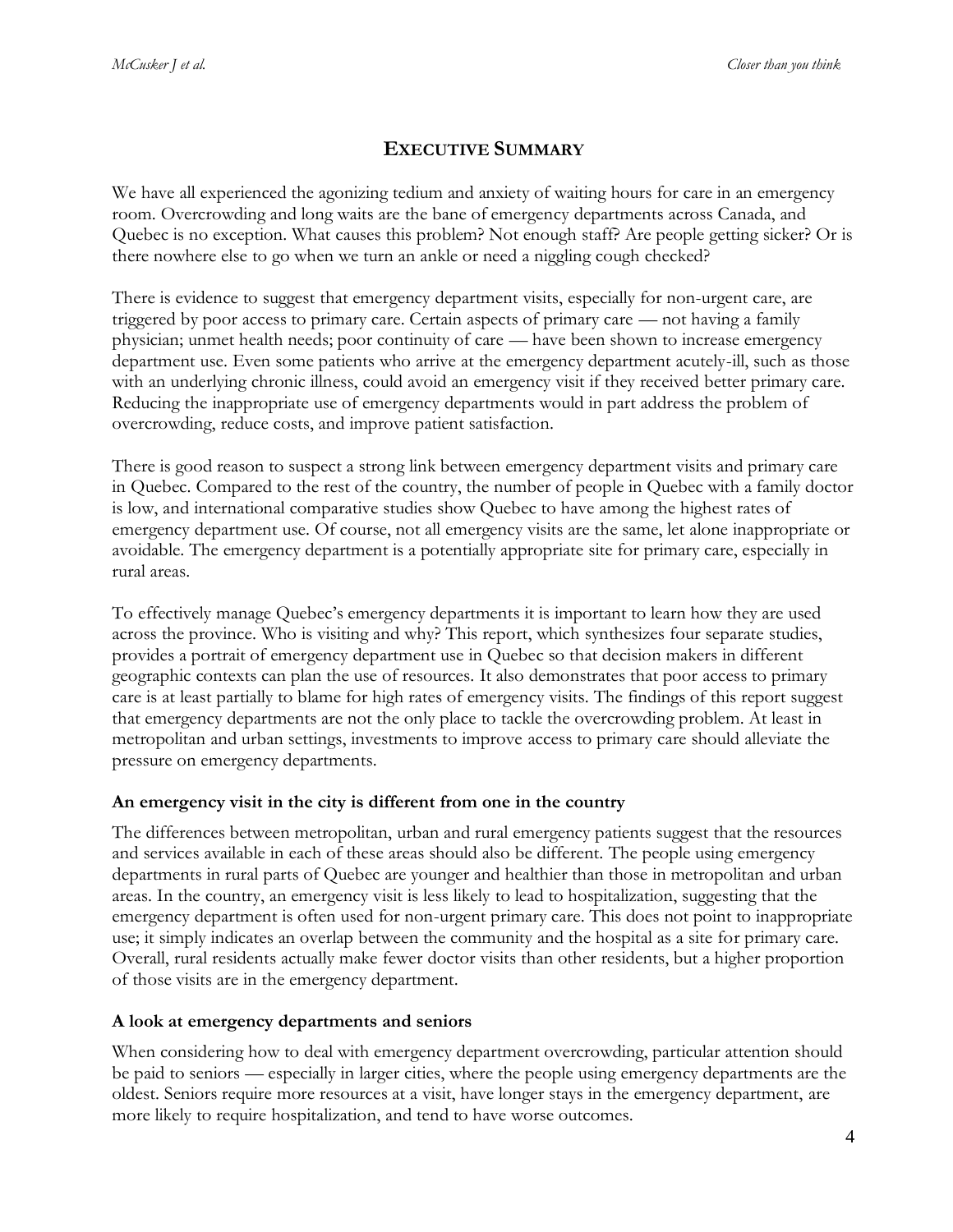Community-based geriatric evaluation and management programs have the potential to reduce seniors' emergency visits. Interventions with seniors in the emergency department linked to the appropriate community services could also reduce the rates of functional decline and other adverse outcomes. Therefore, it is important to know how prepared emergency departments are for the needs of seniors, including their linkages to services in the community, where careful management of seniors' care could keep them healthier and in less need of urgent care.

Emergency departments in Quebec can be divided into three types based on the number of specialized staff and services available for treating seniors and the linkages to community services. Prior research shows that emergency department geriatric services can be organized according to three dimensions: the staff available; the processes for detecting seniors at risk, evaluating seniors' needs and discharge planning; and the accessibility of community resources and the link between the emergency department and these resources. The three types found in Quebec are described below:

- Type 1: Large emergency departments with a high number of specialized staff and services for seniors. These emergency departments are mostly located in metropolitan areas, and they tend to have poor linkages with community physicians.
- Type 2: These departments have some staff and services dedicated to seniors and poor linkages to community services. They tend to be found in both metropolitan and urban areas.
- Type 3: These are the smallest emergency departments, with the lowest levels of specialized care for seniors. They tend to have the strongest ties to community services and physicians and are usually found in rural locations.

As we can see, the emergency department types differ not only by how they function with respect to seniors care but where they are located. In rural areas around 80% of emergency departments can be classified as Type 3, whereas in metropolitan areas about 80% of departments are Type 1 or Type 2. Given the portrait of emergency department users described above, this should come as no surprise. Patients in larger cities are older and sicker and therefore there should be a higher proportion of departments offering specialized seniors care.

Other data support this match between the types and their locations. Compared to the seniors who visit Type 2 and Type 3 departments, the seniors who visit Type 1 departments are sicker and more likely to suffer adverse outcomes - hospitalization; admission to a long-term care facility; death following their visit. The seniors who go to Type 3 emergency departments visit more frequently, but they tend to be healthier, reinforcing the finding that rural emergency departments play a large role in primary care.

The most important implication of the distribution of these types is that in metropolitan areas, where strong ties to the community would have the most benefit, the connection to community services is the weakest. Community-based chronic disease management programs would reduce the number of emergency visits in metropolitan areas, where the patients are older and chronic disease more prevalent. To minimize overcrowding, metropolitan emergency departments should also find ways to discharge patients more quickly, by increasing access to hospital beds or creating observation units for senior patients.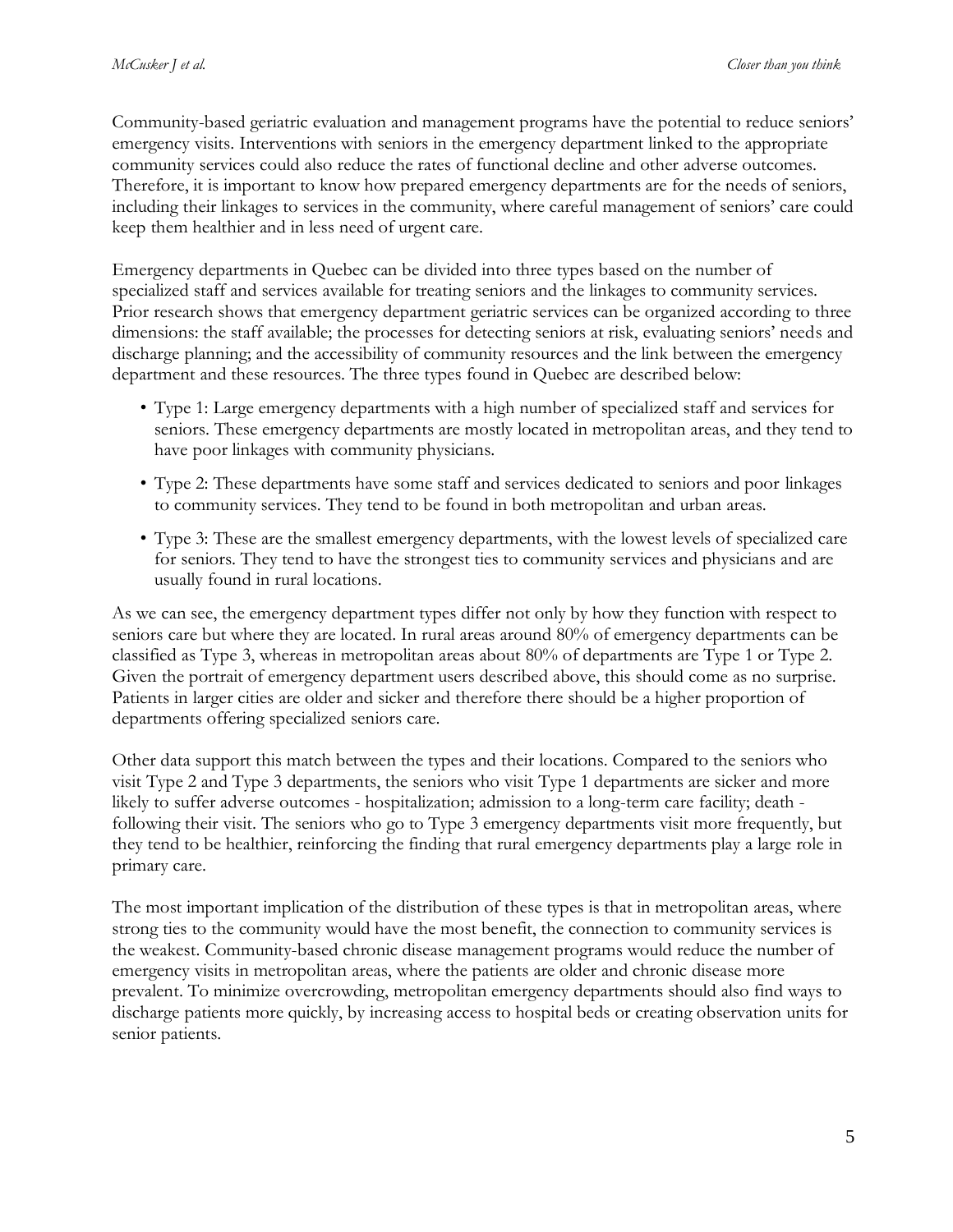#### **Poor primary care puts pressure on emergency departments**

To what degree are people visiting emergency departments because they do not have access to primary care in the community? This is difficult to determine in rural regions, where the emergency department is a frequent site for primary care. Elsewhere it is a different story.

In metropolitan and urban areas, two indicators of poor primary care, lack of a regular family doctor and the feeling that health needs are not being met, make it more likely that a person will seek care in the emergency department. Among seniors, the lack of a regular family physician is an even stronger predictor of emergency visits, not surprising given their complex care needs. Seniors may receive regular care from specialists instead of family doctors — a consequence of lack of access to family physicians in some areas. It is therefore important to note that seniors receiving care from a specialist are more likely to make an emergency visit than those who receive care from a family doctor. Specialists may have difficulty in coordinating care because they lack expertise outside their traditional domain of specialization.

Reinforcing the link between primary care and emergency department use is the finding that people who receive annual physical examinations make fewer emergency visits. Regular, comprehensive care likely reduces patient worry and delivers more preventive services, keeping people healthy and happy to stay clear of a hospital.

These findings suggest that we could take some pressure off of the emergency departments if we could match more people to family doctors. This would not be easy to achieve, but there is reason to believe there is room for improvement: although a relatively low number of Quebec residents have family doctors, Quebec has one of the highest ratios of doctors to people in Canada. When they see patients who do not have a regular family doctor, emergency departments in Quebec should refer them upon discharge to the Registration Program for Clients in Search of a Family Doctor (GACO).

Continuity of care also appears to be an important factor in reducing emergency visits. Among very ill people — those who see a doctor more than once a month — strong continuity of care is associated with far fewer visits to an emergency department. This finding is less pronounced among healthier people. Interestingly, when we look at people who are moderately ill (with one chronic condition that could potentially require urgent care, and sometimes with another chronic condition), continuity of care from a specialist physician predicts fewer emergency visits. The same effect is not seen among those who are fairly healthy or those who are very sick. Healthy people are less likely to benefit from having a physician who can manage different medical problems. The consequences of poor coordination are usually not severe. As for very sick people, it might be that specialists have more difficulty in treating multiple medical problems due to a lack of expertise outside their area of specialization.

There is no single solution to emergency department overcrowding in Quebec. This research shows that specific improvements to primary care are a promising approach to the overcrowding problem. Increasing access to family doctors; increasing the number of people receiving comprehensive annual check-ups; encouraging greater continuity of care, especially for older and more vulnerable populations: these should be pieces of a comprehensive strategy to reduce emergency visits in the population. Finally, we should remember that the problem of emergency department crowding is not solely based on deficits in the primary care system; this problem may also arise from different levels of care and their coordination, including the hospital level.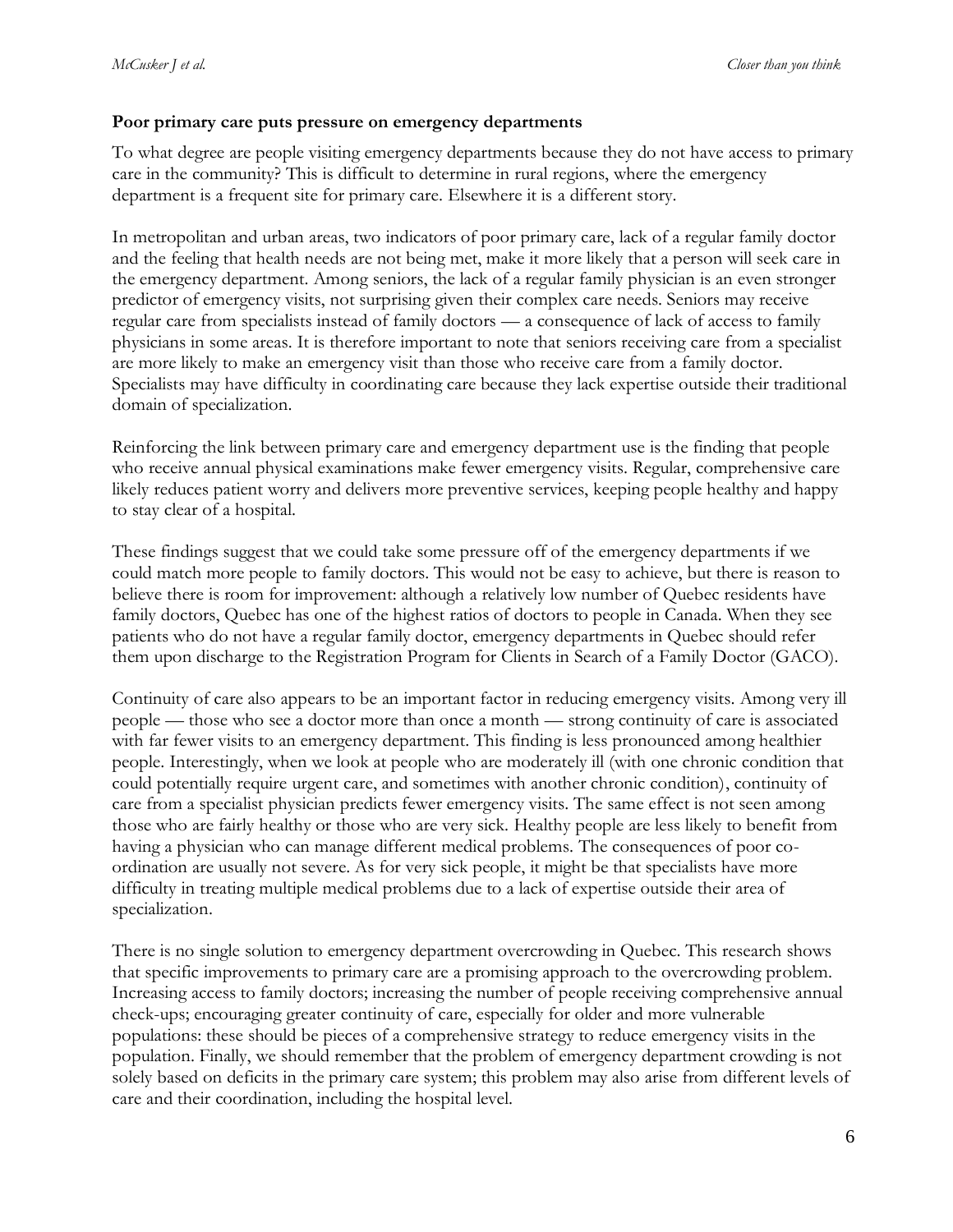# **FULL REPORT**

#### <span id="page-7-1"></span><span id="page-7-0"></span>**INTRODUCTION**

Emergency department crowding has long been a problem in Quebec[,](#page-17-1) 1 as it has been in other parts of Canada and in many other countries. While this problem has many causes, the relationship between community-based primary care and emergency department use is one critical component. The main purpose of an emergency department has always been to provide urgent and emergency care, but increasingly it appears to function as a source for primary care for problems that could be treated in the community. Many factors contribute to this shift, including changes in the population -- which is getting older and carries a higher burden of chronic disease -- and the difficulties community-based primary care services have had adapting to these demographic changes.

The link between primary care and emergency department use especially warrants investigation in Quebec. Despite the relatively high ratio of family doctors to people in the province, Quebec residents are less likely than other Canadians to have a regular family doctor, and they use specialists more frequently.<sup>[2,](#page-17-2)3</sup> They also have among the highest rates of emergency department visits in international comparative studies.<sup>[1,](#page-17-1) [4,](#page-17-4) [5](#page-17-5)</sup> To assist decision makers with the development of policies that can redress the problem of overcrowding, this paper summarizes four population-based studies that look at the link between primary care and emergency department use in Quebec.

#### <span id="page-7-2"></span>**BACKGROUND**

Absence of a regular source of primary care in the community has been cited as one of the factors that contribute to increased rates of emergency department visits, particularly those for non-urgent car[e.](#page-17-4)<sup>4,5</sup> Other features of poor primary care (e.g., lack of a regular physician, poor continuity of care, lack of rapid access to care) have been associated with an increased likelihood of making an emergency visit.<sup>[4,](#page-17-4)</sup>  $6-11$  In Quebec, restructuring of primary care, including efforts to encourage family doctors to work in multidisciplinary group practices, is challenged by a relative shortage of family doctors, particularly in metropolitan areas, where specialists are more likely to function as the primary physician.<sup>[12](#page-17-7)</sup>

These issues are accentuated in the growing population of older people and those with chronic medical conditions. Seniors (defined here as those aged 65 or over) require more resources at an emergency visit, are more likely to be hospitalized, have longer emergency department stays, and have worse outcomes than younger adults.<sup>[13,](#page-17-8)14</sup>Emergency department-based geriatric-care interventions (e.g., high-risk screening and assessment) have the potential to reduce rates of functional decline and other adverse outcomes when linked to appropriate community services (e.g., high-risk screen and assessment)<sup>[15](#page-18-1)</sup>. These interventions require appropriately trained staff together with the protocols and tools to deliver them. The extent to which Quebec emergency departments offer's services appropriate to seniors has not been investigated before. Outside the emergency department, community-based geriatric evaluation and management programs also have the potential to reduce seniors' emergency visits[.](#page-17-9)<sup>8</sup>

People with chronic medical conditions (most of whom are aged 65 and over) are major contributors to the use and cost of health services.<sup>[16](#page-18-2)</sup> Better management of these conditions in the community may improve the process of care and clinical outcomes<sup>[17-19](#page-18-3)</sup> and reduce complications that could lead to an emergency visit or hospitalization.<sup>[20,](#page-18-4) [21](#page-18-5)</sup> Rates of hospitalization for some chronic illnesses are used in many jurisdictions as an indicator of access to primary care.<sup>[20](#page-18-4)</sup>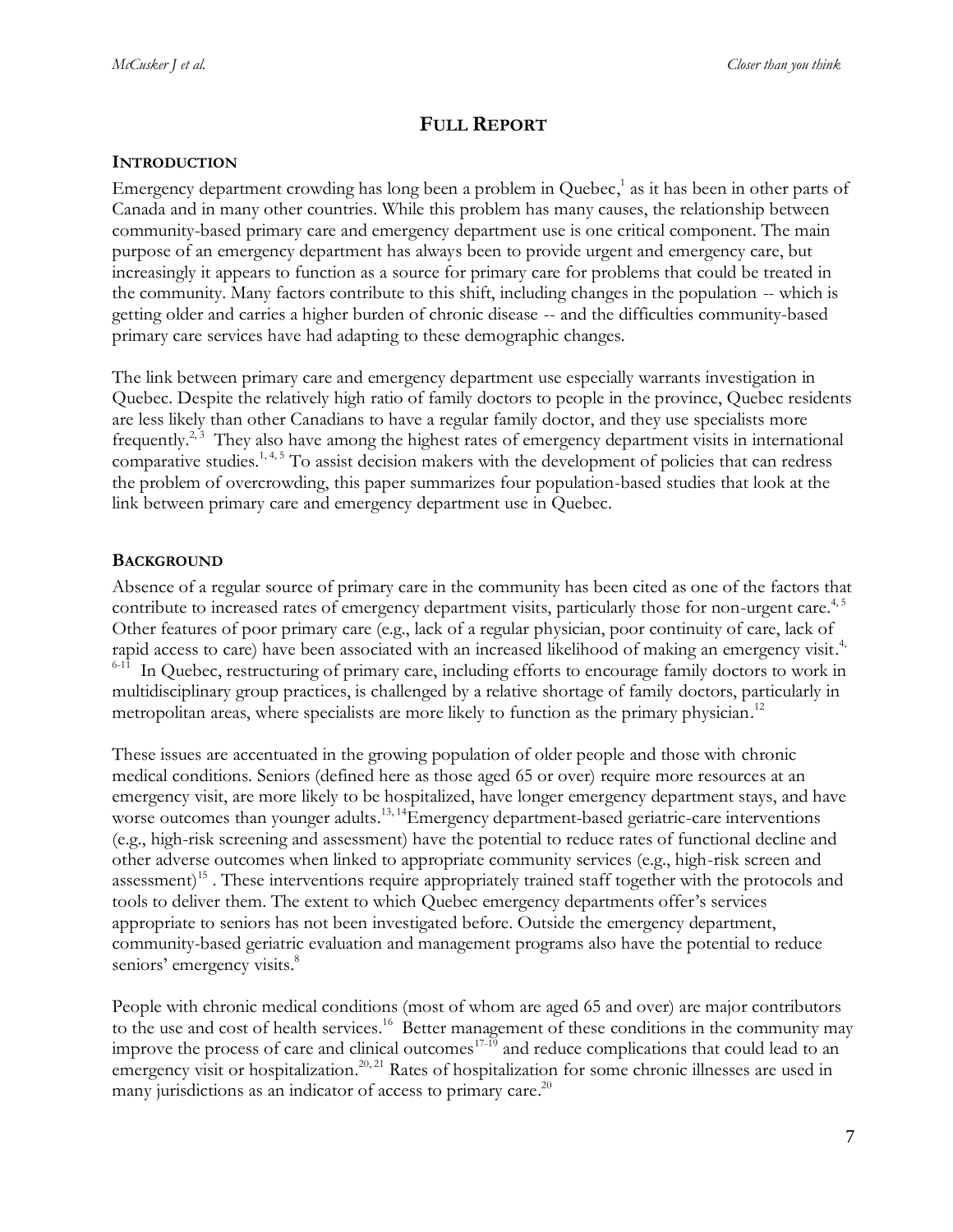We sought to address these issues in four population-based studies. A population-based approach is important for decision-makers as it avoids the potential bias in studies limited to certain emergency departments or regions. In particular, we were aware of potentially important differences in the organization of primary care and emergency services in rural and urban areas that might affect emergency department use and its relationship to community-based primary car[e.](#page-17-3)<sup>3,6, $\overline{11}$ </sup>

#### <span id="page-8-0"></span>**THE QUESTIONS**

This population-based study of emergency department use among Quebec adults sought to provide answers to the following questions:

- 1. Do the rates of emergency visits differ between urban and rural regions?
- 2. Do the characteristics of emergency department users differ between urban and rural regions?
- 3. Do emergency services for older adults differ in urban and rural regions?
- 4. Is affiliation with a family doctor associated with emergency visits?
- 5. Is continuity of care with a family doctor associated with emergency visits?
- 6. Are affiliation and continuity of care with a specialist primary physician associated with emergency visits?
- 7. Are comprehensive annual exams associated with emergency visits?

## <span id="page-8-1"></span>**THE DATABASES**

We used the following six databases:

- Two cycles of the Canadian Community Health Survey,<sup>[22](#page-18-6)</sup> carried out in 2003 and 2005  $(n=33,491)$ .
- A survey of emergency department services for seniors carried out in 2006. A total of 68 emergency departments participated fully in the survey; key informants (chief physicians and head nurses) completed survey questionnaires on emergency department staff and services for seniors.<sup>[23](#page-18-7)</sup>
- Three administrative databases, covering a three-year period starting April 1 2003. The administrative databases consisted of the enrollee, physician billing and hospital-discharge files.<sup>[24](#page-18-8)</sup> We chose a sample of 579,669 adults registered to the provincial public insurance program during that period from the administrative enrollee file. Indicators were created on a period starting April 1 2003 and ending March 31st 2004.

We also created a cohort of Quebec residents to address questions four to seven. A cohort design is methodologically superior to the usual cross-sectional study design because it allows the causal sequence between primary-care characteristics and emergency visits to be examined.<sup>[25](#page-18-9)</sup> Using provincial administrative databases we created a cohort of 311,701 adults aged 18 and over. We restricted the study to residents of metropolitan and other urban areas of Quebec because emergency visits in rural areas do not reflect differences in primary care.<sup>[6,](#page-17-6) [26](#page-18-10)</sup> Using this cohort, we investigated the relationship between primary care characteristics (measured during a 2-year baseline period) and emergency department visits (during a 1-year follow-up period).

These are some of the key measures extracted from these databases: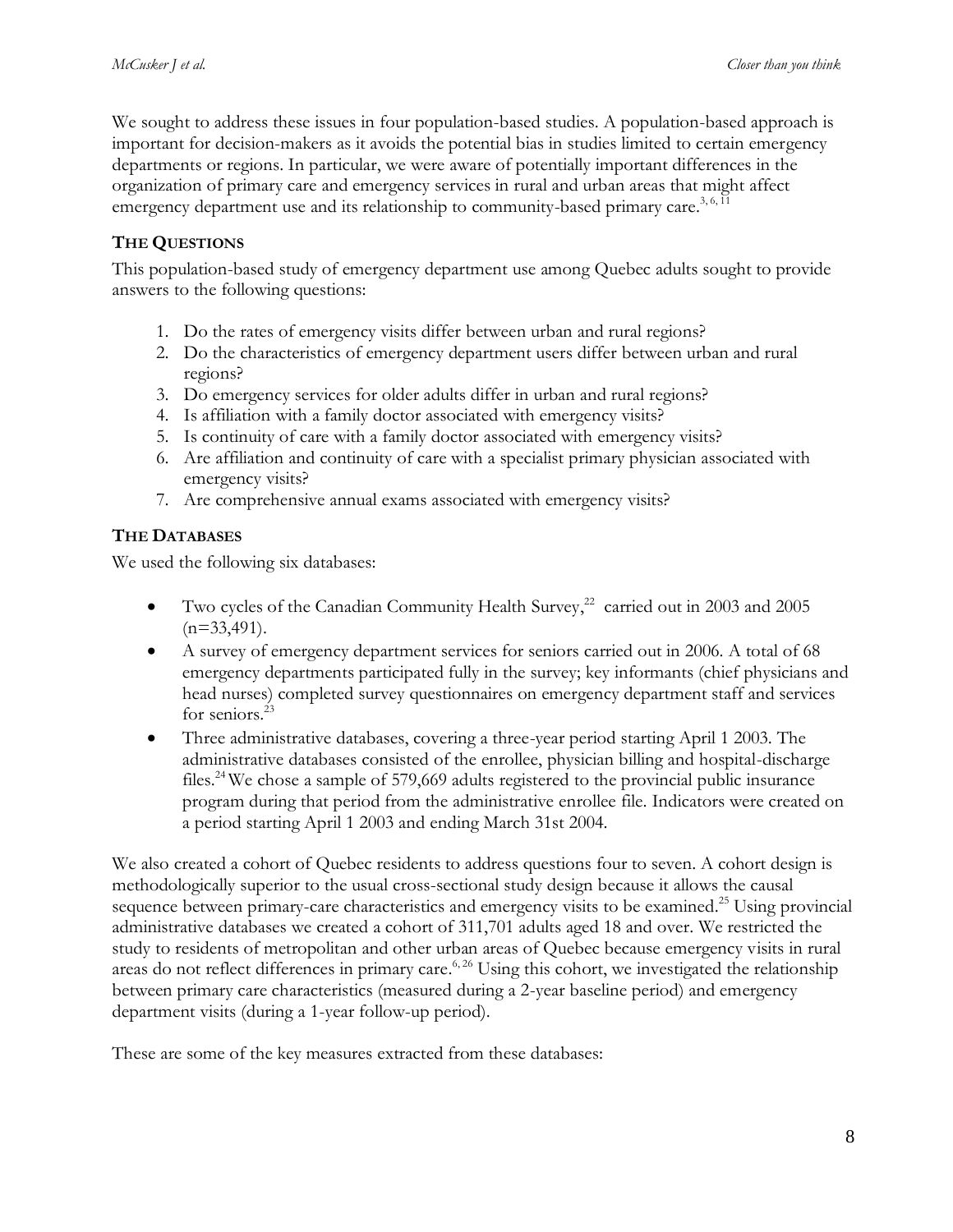- Region of residence was determined from postal codes, which were converted to three types of regions: metropolitan, other urban, rural.<sup>[27](#page-18-11)</sup>
- Disease burden: This measure assesses the number and severity of medical diagnoses made on an individual.
- Family doctor vs specialist: We distinguished doctor visits to a family doctor or general practitioner from those to medical specialists.
- Place of family doctor visit: We distinguished family doctor visits in the emergency department from those in other locations (offices and clinics).<sup>[25](#page-18-9)</sup>
- Family doctor affiliation: Whether an individual had an affiliation with a family doctor.
- Specialist primary physician: Among individuals with no family doctor affiliation, the specialist primary physician was the medical specialist the patient visited most frequently.
- Continuity of care: Among individuals with a family doctor or with a specialist primary physician, the proportion of all doctor visits with that primary doctor: low (less than 40%); medium (40-79%); and high (80% or more).
- Complete annual exam: Among individuals with a family doctor, whether they had received any complete annual exam or check-up during 2 years.

## <span id="page-9-0"></span>**FINDINGS**

## **1. Do rates of emergency department visits differ between urban and rural regions?**

There was a strong gradient between region of residence and use of the emergency department. Rural regions had the highest annual number of emergency visits and metropolitan regions the lowest (Figure 1). Although emergency department visit rates differed by age, with higher rates among young adults and seniors, the urban-rural differences were seen in all age groups. Even among people of similar disease burden emergency department visit rates were highest in rural and lowest in metropolitan populations.



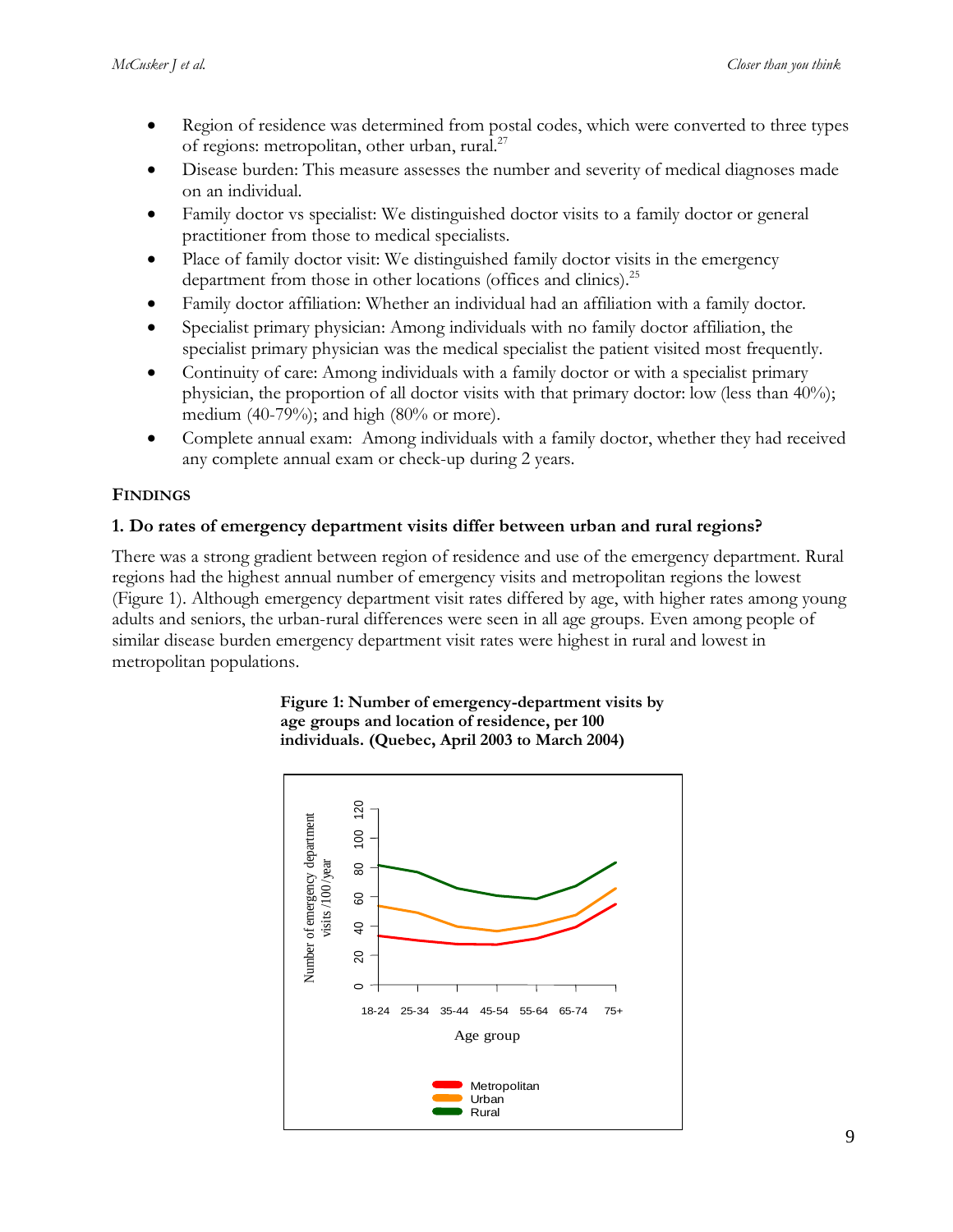Another way to examine regional differences in emergency visits is to use the percentage of total family doctor visits that occur in the emergency department. Rural residents were almost three times more likely than metropolitan residents to see a family doctor in the emergency department rather than at another location, such as a clinic or doctor's office (14.4% versus 5.3%; see Figure 2).



#### **Figure 2: Percentage of family doctor visits that took place in an emergency department. (Quebec, April 2003 to March 2004)**

#### **2. Do the characteristics of emergency department users differ between urban and rural regions?**

The age and burden of illness of emergency department users varied significantly by area of residence. A higher proportion of those in metropolitan areas were seniors (21.4% being 65 or over) compared to those in rural areas (19.3%). Metropolitan emergency department users also tended to have a higher burden of disease; 11.8% were in the highest disease burden category, a number that drops to 8.8% in rural areas.

These differences in age and disease burden translate into higher rates of hospitalization during an emergency department visit in metropolitan and urban areas compared to rural areas (10.4% versus 7.9%; see Figure 3).

#### **3. Do emergency services for older adults differ between urban and rural regions?**

To help us to answer this question we applied an emergency department classification framework that we developed in a previous study. This framework considers three aspects of how emergency geriatric services are organized: (1) the staffing available in the emergency department and in the hospital for treating seniors; (2) the presence of formalized care processes for detecting seniors at risk, evaluating the needs of seniors, and discharge planning; and (3) the accessibility of community resources and the link between the emergency department and these resources.<sup>[28,](#page-18-12) [29](#page-18-13)</sup>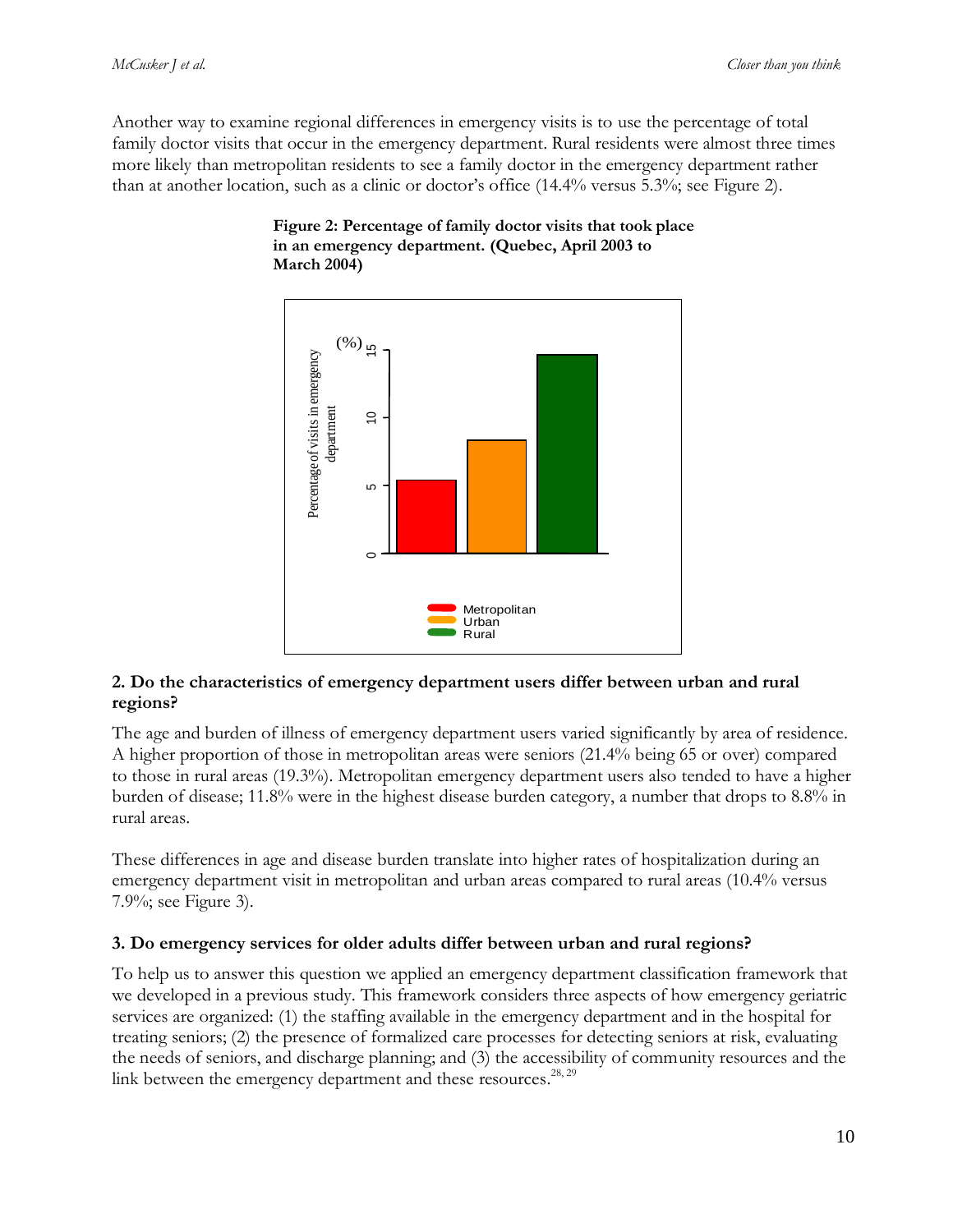

**Figure 3: Percentage of emergency visits that resulted in hospital admission. (Quebec, April 2003 to March 2004)**

Our classification identifies three different types of emergency department:

- Type 1 Very specialized and less community-oriented: these are the largest and most specialized emergency departments in terms of internal staff and geriatric care processes for seniors, but they have poor linkages to physicians in the community.
- Type 2 Moderately specialized and less community-oriented: these departments are characterized by moderate levels of specialization but have poor linkages to community services.
- Type 3 Not very specialized and more community-oriented: these are the smallest and least specialized departments in terms of internal staff and geriatric care processes, but they have the strongest linkages to both community physicians and community services.<sup>[30](#page-18-14)</sup>

Some examples of specific services and care processes in these three emergency department types are shown in Figure 4.



**Figure 4: Percentage of emergency departments with selected services, by type of emergency department. (Quebec, March 2006 to September 2007, n=68 EDs)**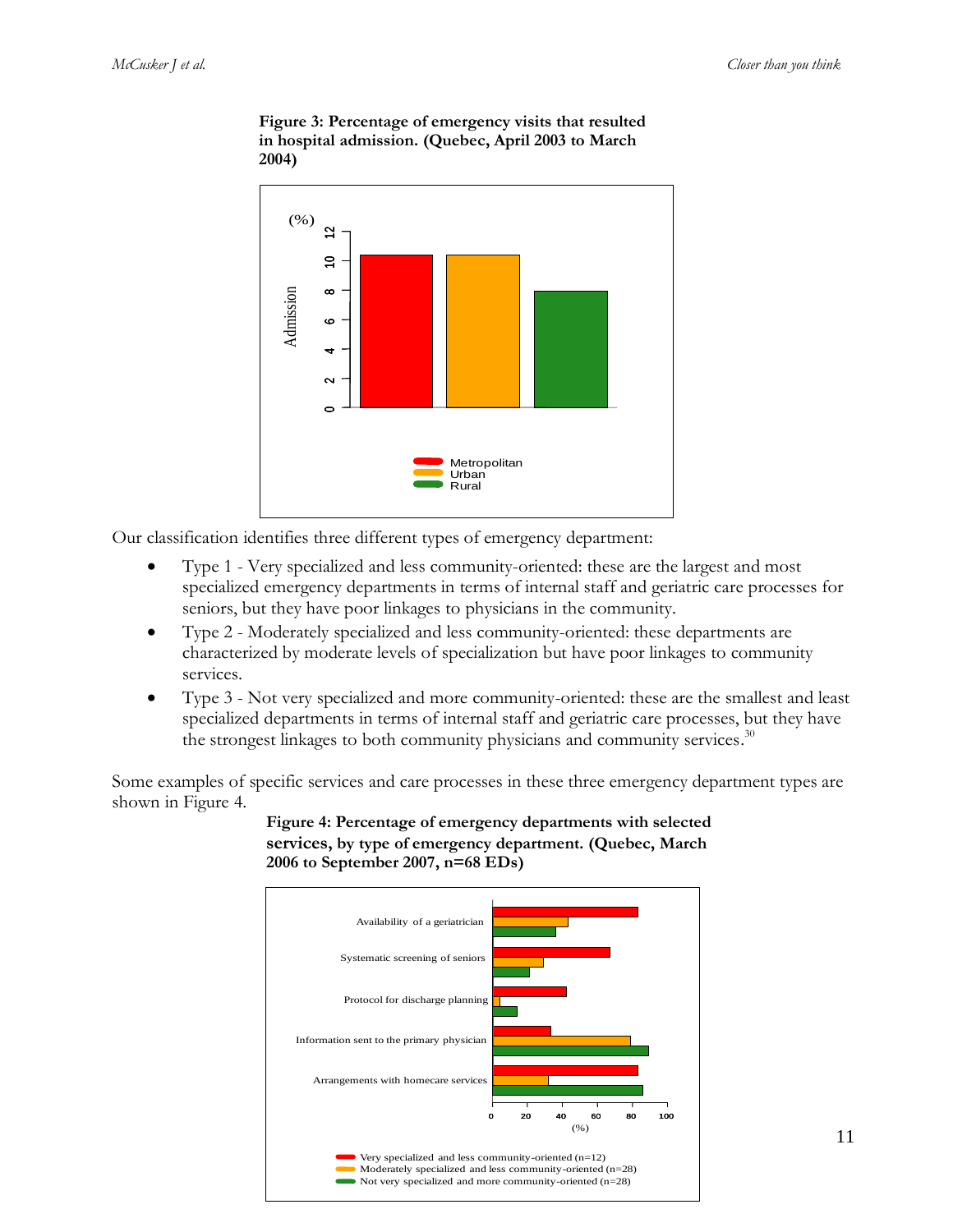Figures 5 and 6 show the geographic distribution of these emergency department types in Quebec. Notably, around 80% of metropolitan emergency departments are of Types 1 and 2 (more specialized services for seniors but not well linked to the community) while around 80% of rural EDs are of Type 3, offering fewer specialized services but having better connections to the community.



#### **Figure 5: Distribution of emergency department types with respect to services for seniors.**

**Figure 6: Percentage of emergency department types by location (metropolitan; urban; rural.) (Quebec, March 2006 to December 2007, n=68 EDs)**

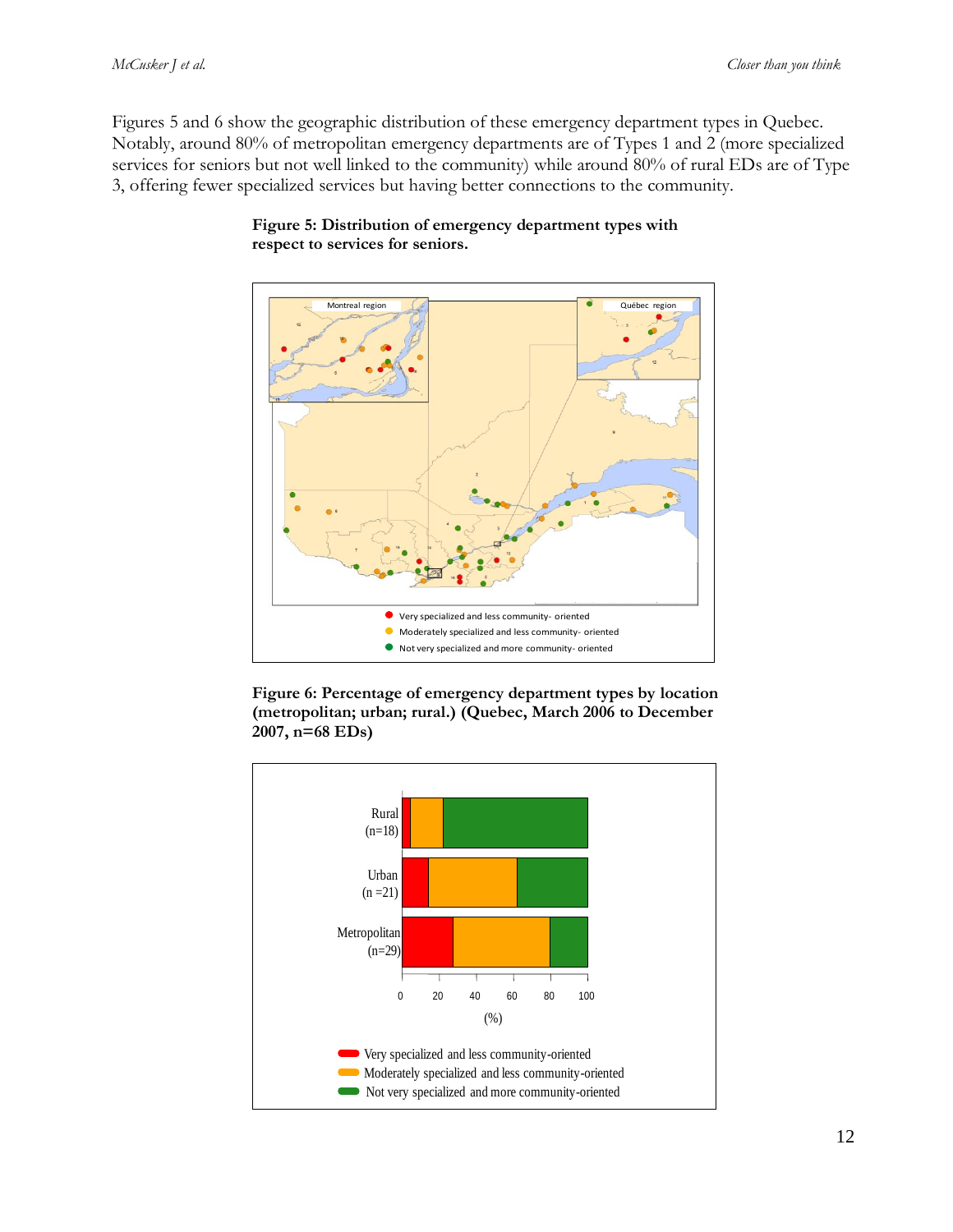Consistent with our previous finding that individuals who visit an emergency department in metropolitan or other urban areas tend to be older and sicker than those in rural areas, we found that seniors who visited Type 1 emergency departments were more vulnerable and experienced worse outcomes (death, hospitalization, and long-term care admission) than those who visited Type 3 departments (see Figure 7). [31](#page-18-15) These higher-risk seniors are likely to need more specialized geriatric services in the emergency department and after they are discharged to the community. This is why the poor linkages to community services in Type 1 emergency departments are a concern.

Seniors with less complex needs were more often treated at the more community-oriented, Type 3 emergency departments. The higher rates of return visits at these emergency departments is consistent with their greater role in providing primary care. Indeed, many of these emergency departments are located in rural areas, where family doctors are more likely to practice in multiple locations, including the emergency department.<sup>[32](#page-18-16)</sup>

> **Figure 7: Percentage of emergency department patients aged 65 or over who have a serious outcome (death, acute or long term care hospital admission) and repeat emergency visits over a period of six months following discharge from the emergency department, by emergency department type. (Quebec, ED claims from August 2004 to September 2005, 68 EDs, n=223,120 patients)**



#### **4. Is having a family doctor associated with emergency visits?**

Using the Canadian Community Health Survey we found that patients who report having a regular family doctor are less likely to report having their last contact with a doctor in an emergency department than those without a regular family doctor (2.5% compared to 14.3%).<sup>[26](#page-18-10)</sup>

We also examined this question in the urban cohort. Figure 8 shows the four categories of affiliation status: affiliated to a family doctor (67.1%); affiliated to a specialist (8.2%); no primary doctor (4.4%); and low users (fewer than three doctor visits in two years, 20.2%).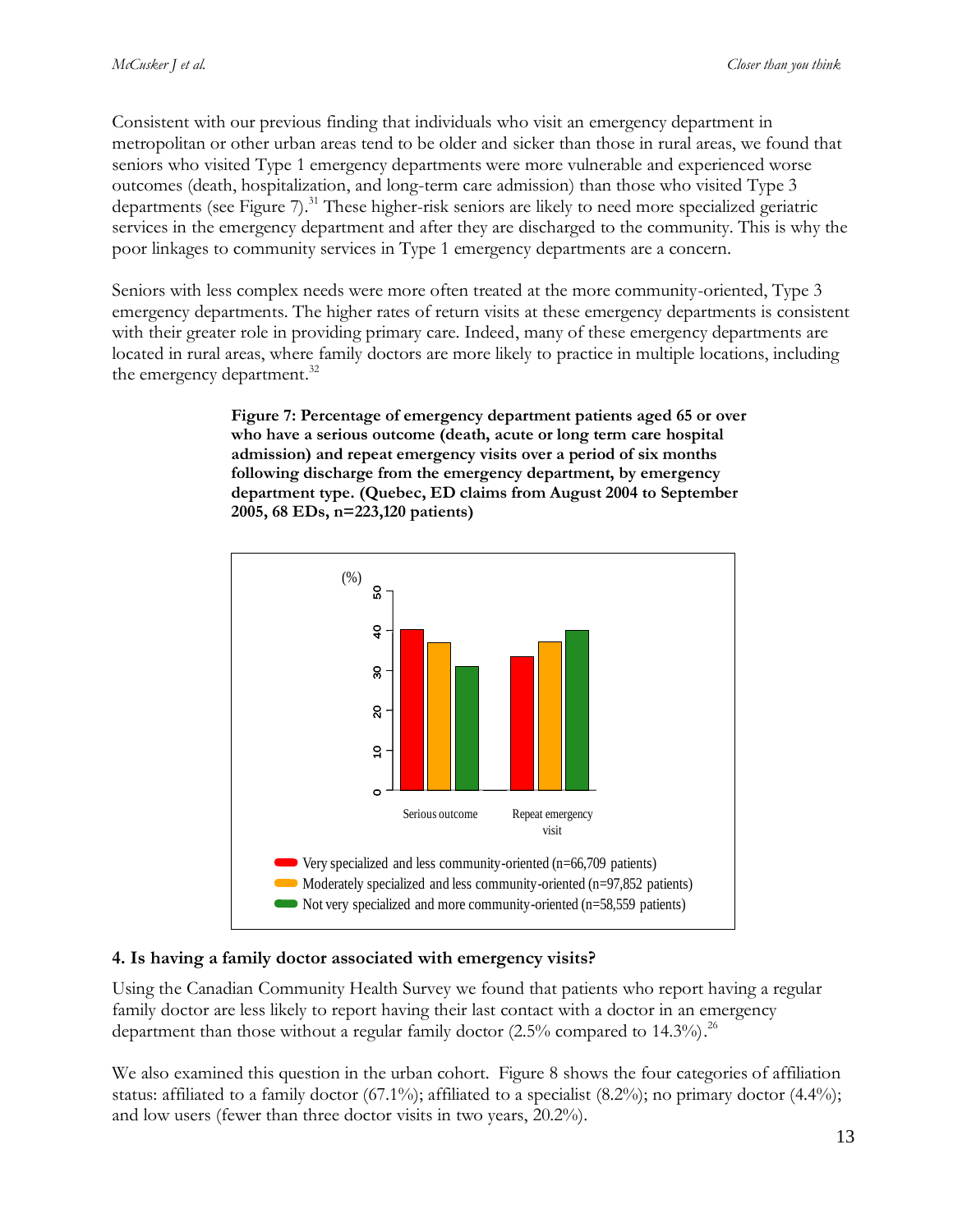The affiliation status varied by age. Among those over 65, 84.5% were affiliated with a family doctor, whereas only 63.9% of those under 65 had a regular family doctor. Only 6.3% of people aged 65 or over had less than 3 visits with a doctor during a 2 year period, compared to 22.8% of those aged less than 65.

Affiliation with a family doctor predicted fewer emergency visits in all age groups, but the strength of this relationship was greater among older adults. Among those under 65 with a family doctor, annual emergency department visits/100 individuals were 37.8 versus 41.7 for those without a family doctor. Among those 65 or over with a family doctor, annual emergency department visits/100 were 57.0 versus 71.3 for those without a family doctor/GP. These differences were not explained by sociodemographic factors or burden of disease.<sup>[25](#page-18-9)</sup>

## **5. Is continuity of care with a family doctor associated with emergency visits?**

Using the same urban cohort we investigated the relationship between continuity of care with a family doctor and emergency visits.<sup>[25](#page-18-9)</sup> Continuity levels were based on the proportion of all doctor visits with the family doctor: low (less than 40%); medium (40-79%); and high (80% or more). Only 15.8% of people with a family doctor had high continuity and 34.7% had low continuity.

For individuals who made less than one doctor visit a month, on average, continuity levels with the family doctor had no effect on emergency visits. However, for patients who made more frequent doctor visits, greater continuity with the family doctor predicted lower emergency department use -- 76.5 versus 89.4 emergency visits per year when comparing individuals with high versus low continuity.

These results suggest that more frequent users of physician services may benefit from greater coordination of their care by a family doctor.<sup>[33](#page-19-0)</sup>

#### **6. Are affiliation and continuity of care with a specialist primary physician associated with emergency visits?**

Under the same longitudinal cohort-study design as described above, we investigated care with a primary specialist and use of the emergency department. The percentage of the population with a specialist primary physician was 8.2% overall (Figure 8). The association of emergency visits with an affiliation with a specialist primary physician rather than a family doctor differed by age. Among those under 65, emergency department use was similar in the two groups. However, among those aged 65 and over having a specialist primary physician compared to a family doctor was associated with greater use of the emergency department (64.2 versus 57.0 emergency department visits per year per 100 individuals, respectively). Younger adults have less complex needs in general than seniors and may not benefit from the ability of the family doctor to treat different medical problems. Specialists may also be less likely than family doctors to use preventive care, such as the influenza vaccine<sup>[34](#page-19-1)</sup>.

Among those with a specialist primary physician, 15.2% had low continuity of care (less than 40% of all doctor visits with the primary physician), while 20.7% had high continuity of care (80% or more of doctor visits with the primary physician). Greater continuity of care with a specialist predicted lower use of the emergency department overall: there were 39.1 emergency visits per year per 100 individuals with high continuity and 45.8 visits for individuals with low continuity. However, the beneficial effect of greater continuity of care was restricted to those with only one chronic illness and lower levels of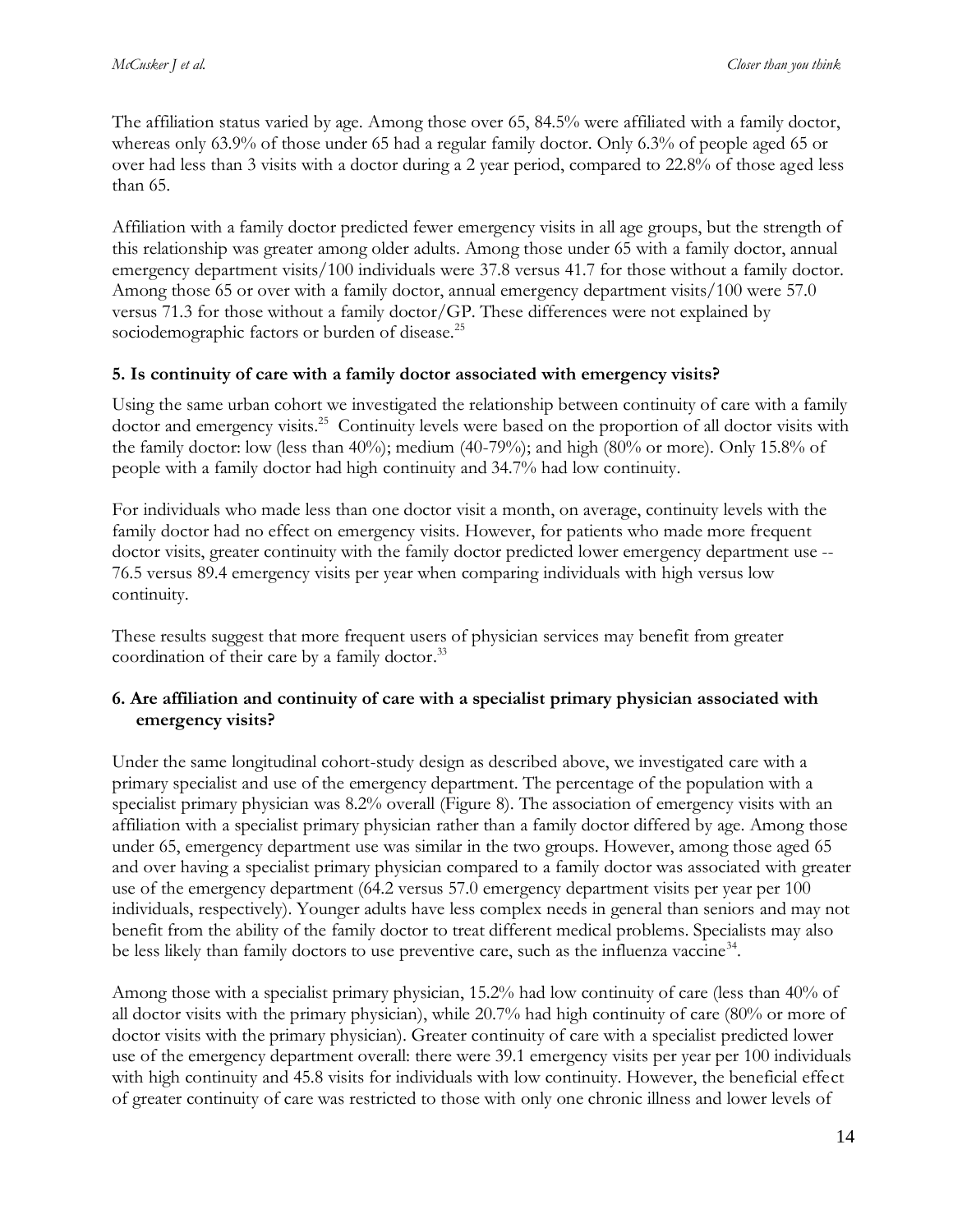hospitalization. For healthier individuals the need for coordination is less important; when it comes to the sicker population, specialists may have difficulty in coordinating care because they lack expertise outside their traditional domain of specialization.



**Figure 8: Distribution of primary physician affiliation status in the adult urban population. (Quebec, April 2003 to March 2005)**

#### **7. Are comprehensive annual exams associated with emergency visits?**

Finally, we investigated the relationship between receiving an annual exam from a family doctor and use of the emergency department.<sup>[25](#page-18-9)</sup> Nearly 41% of people with a regular family doctor had received at least one annual exam during the two year baseline period. Annual exams were associated with fewer emergency visits. Individuals who had received two annual exams over 2 years made 36.1 emergency visits per year per 100 individuals, while those who had received one annual exam made 39.6 visits per year; those who did not receive an annual exam made 44.1 visits per year per 100 individuals. These benefits were seen in all age groups and among those with and without chronic diseases.

The potential benefits of complete annual examinations may be due to the opportunity to deliver preventive services and to alleviate patient health concerns.<sup>[35](#page-19-2)</sup>

#### <span id="page-15-0"></span>**CONCLUSIONS**

This paper summarizes the main findings of a comprehensive investigation into factors that are associated with use of emergency departments in Quebec. Population-wide data on emergency department use in Quebec have been limited to date due in part to the lack of a comprehensive emergency department database linked to other provincial administrative databases. To overcome this problem, we used measures of emergency department use and primary care derived both from provincial administrative databases and the Canadian Community Health Survey, complemented by data from a survey of Quebec emergency departments on the organization of geriatric services.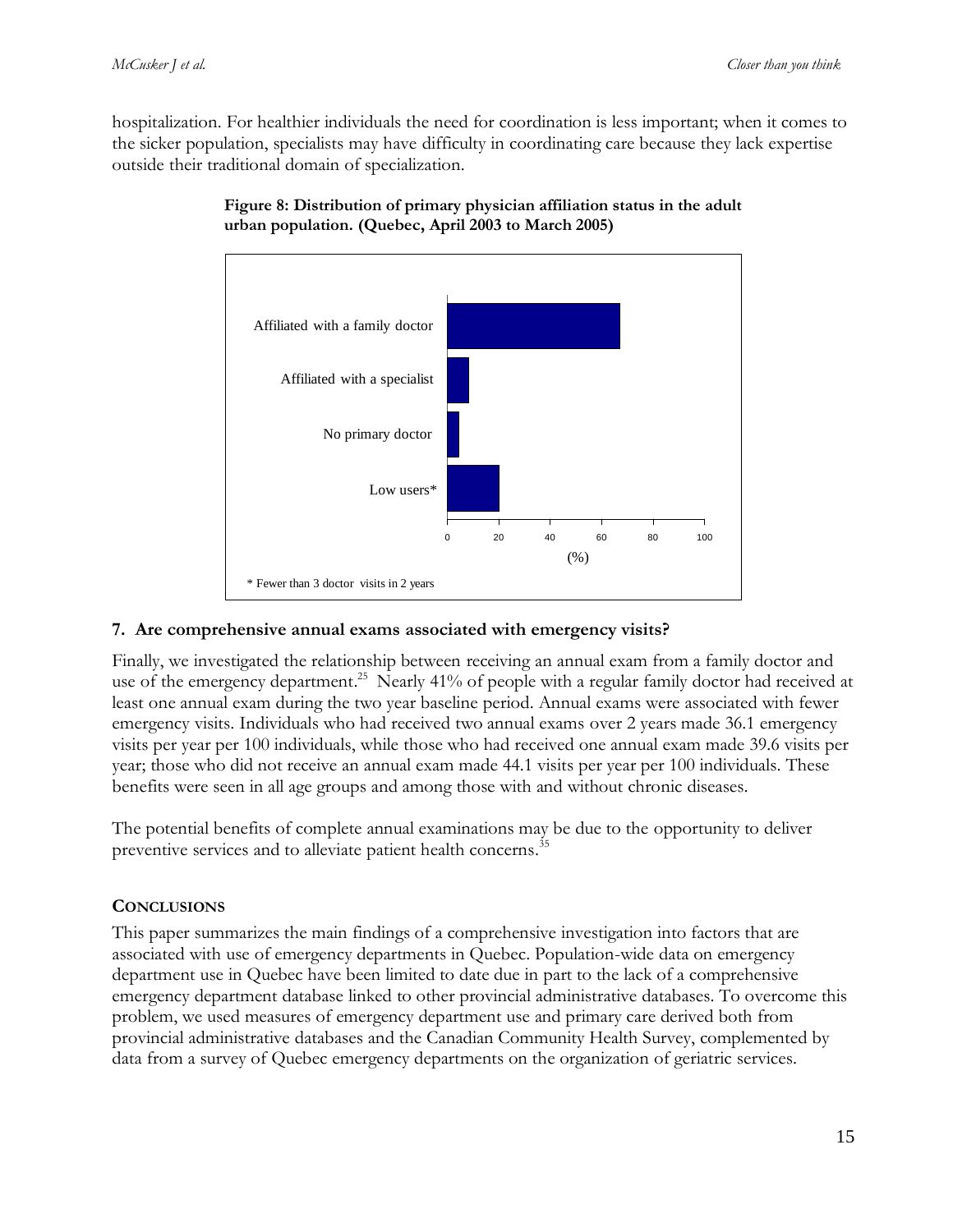#### **Urban-rural differences**

The context of an emergency department visit differs in urban and rural areas. Rural residents make more emergency visits than urban residents and are the most likely to see a family doctor in the emergency department rather than elsewhere in the community. A greater number of emergency visits in rural regions does not reflect deficits in primary care as it does in urban areas, but rather results from a different mode of organization of primary care practice, characterized by physicians being affiliated to multiple sites and greater integration of the services. This mode of organization favors emergency department use but ensures access to care for immediate needs; it also ensures continuity of care (e.g., the possibility of seeing the family doctor at an emergency visit).<sup>[11,](#page-17-10) [30,](#page-18-14) [36](#page-19-3)</sup>

Among those who make an emergency visit, rural residents are, not surprisingly, younger and have a lower burden of disease than those in urban areas. Rural residents are less likely than urban residents to be hospitalized at an emergency visit, even after adjustment for age and disease burden. These results are consistent with the urban-rural differences in mode of organization, as explained above.

The organization of emergency department services for seniors also differs in rural and urban areas. Large emergency departments, which are the most specialized in terms of staff and geriatric care processes, are mostly located in metropolitan areas. However, these emergency departments tend to have poor linkages to physicians in the community, which could be a barrier to effective community follow-up and lead to further visits to the emergency department. Small emergency departments, which are the least specialized in terms of their staffing and geriatric care processes, are mostly located in rural and other non-metropolitan areas but are the best linked to community physicians and other community services.<sup>[30](#page-18-14)</sup> All emergency department types could improve the balance between on-site specialized seniors care and the transition to care in the community. Regarding community services, there is evidence suggesting that few resources are devoted to home care in the province. A greater availability of home care services can reduce lengths of stay in the emergency department by allowing patients to be discharged earlier.

As the mix of services provided by all emergency department types had certain deficiencies, we also consulted with an international panel of experts on emergency care for seniors to develop an assessment tool that emergency departments might use to support their quality assessment efforts, the "Elder-Friendly ED Assessment Tool".[37](#page-19-4) Further development and evaluation of the proposed tool is underway.

#### **Primary care and use of the emergency department**

This study extends previous research on the benefits of having a family doctor by showing the greater importance of such an affiliation among seniors compared with younger adults.<sup>[6,](#page-17-6) [26,](#page-18-10) [38](#page-19-5)</sup> We also found a beneficial effect of greater continuity of care with a family doctor among more frequent users of physician services, who stand to benefit from greater coordination of their care.<sup>[33](#page-19-0)</sup> When discharging vulnerable patients to the community, emergency department staff may need to ensure access to a family doctor; for example, they could make referrals to programs that provide priority access for vulnerable patients. Increasing the capacity of multidisciplinary group-practices and chronic-disease management programs and provision of incentives to these programs to enroll vulnerable patients may also reduce the need for emergency visits.

In metropolitan and other urban areas, the shortage of family doctors has led some individuals to have a specialist as their primary physician. However, among those aged 65 and over use of the emergency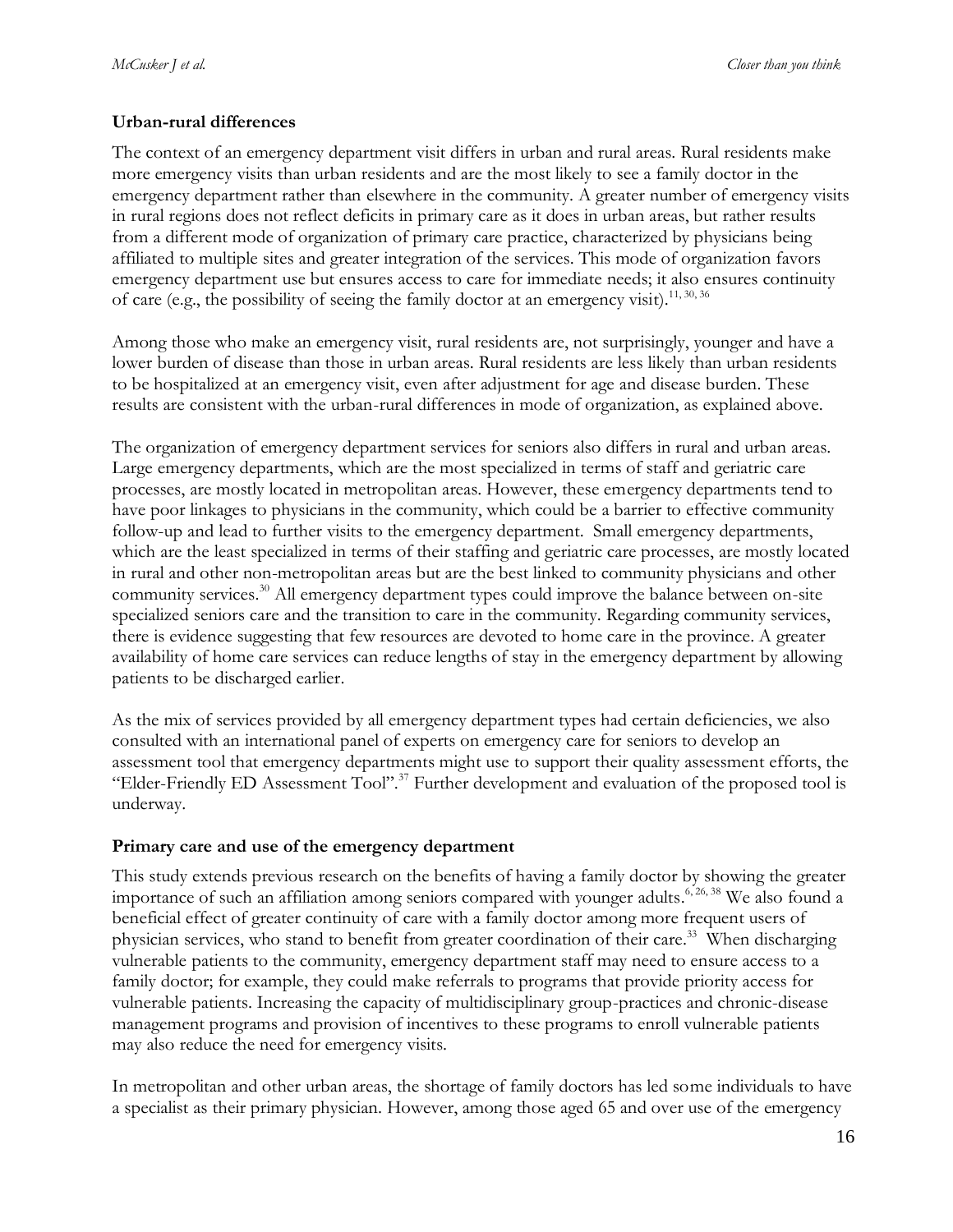department is greater among those with a specialist primary physician compared to those with a family doctor, perhaps indicating the greater difficulty specialists have in coordinating complex care needs.

Overall, this study suggests that improvements in access to family doctors, and fostering greater continuity of care and comprehensive annual check-ups with these family doctors, particularly for older and more vulnerable populations, should be one component of a comprehensive strategy to reduce emergency visits in the population. Other aspects of primary care that may reduce emergency visits have been demonstrated elsewhere. For example, inability to access the family doctor outside normal working hours may result in an emergency visit. [39](#page-19-6) Finally, we should remember that the problem of emergency department crowding is not solely based on deficits in the primary care system; this problem may also arise from different levels of care and their coordination, including the hospital level[.](#page-17-1) 1

# <span id="page-17-0"></span>**REFERENCES**

- <span id="page-17-1"></span>1. Roberge D, Pineault R, Larouche D, et al. The continuing saga of emergency room overcrowding: are we aiming at the right target? Healthc Policy. 2010;5: 27-39.
- <span id="page-17-2"></span>2. Dunlop S, Coyte PC, McIsaac W. Socio-economic status and the utilisation of physicians' services: results from the Canadian National Population Health Survey. Soc Sci Med. 2000;51: 123-133.
- <span id="page-17-3"></span>3. Sibley L, Weiner J. An evaluation of access to health care services along the rural-urban continuum in Canada. BMC Health Serv Res. 2011;11: 20.
- <span id="page-17-4"></span>4. McCusker J, Karp I, Cardin S, et al. Determinants of emergency department visits by older adults: a systematic review. Acad Emerg Med. 2003;10: 1362-1370.
- <span id="page-17-5"></span>5. Petersen LA, Burstin HR, O'Neil AC, et al. Nonurgent emergency department visits: the effect of having a regular doctor. Med Care. 1998;36: 1249-1255.
- <span id="page-17-6"></span>6. Ionescu-Ittu R, McCusker J, Ciampi A, et al. Continuity of primary care and emergency department utilization among elderly people. CMAJ. 2007;177: 1362-1368.
- 7. Levesque JF, Pineault R, Simard B, et al. L'expérience de soins de la population: Portrait des variations intra-régionales à Montréal et en Montérégie. Montréal, Québec: Direction de santé publique de Montréal, Institut national de santé publique du Québec, Centre de recherche de l'hôpital Charles-Lemoine, 2007.
- <span id="page-17-9"></span>8. McCusker J, Verdon J. Do geriatric interventions reduce emergency department visits? a systematic review. J Gerontol A Biol Sci Med Sci. 2006;61: 53-62.
- 9. Gill JM, Mainous AG, III, Nsereko M. The effect of continuity of care on emergency department use. Arch Fam Med. 2000;9: 333-338.
- 10. Lowe RA, Localio RA, Schwarz DF, et al. Association between primary care practice characteristics and emergency department use in a medicaid managed care organization. Med Care. 2005;43: 792-800.
- <span id="page-17-10"></span>11. Haggerty JL, Roberge D, Pineault R, et al. Features of primary healthcare clinics associated with patients' utilization of emergency rooms: urban-rural differences. Healthc Policy. 2007;3: 72-85.
- <span id="page-17-7"></span>12. Hutchison B, Levesque J-F, Strumpf E, et al. Primary health care in Canada: systems in motion. Milbank Q. 2011;89: 256-288.
- <span id="page-17-8"></span>13. Salvi F, Morichi V, Grilli A, et al. The elderly in the emergency department: a critical review of problems and solutions. Intern Emerg Med. 2007;2: 292-301.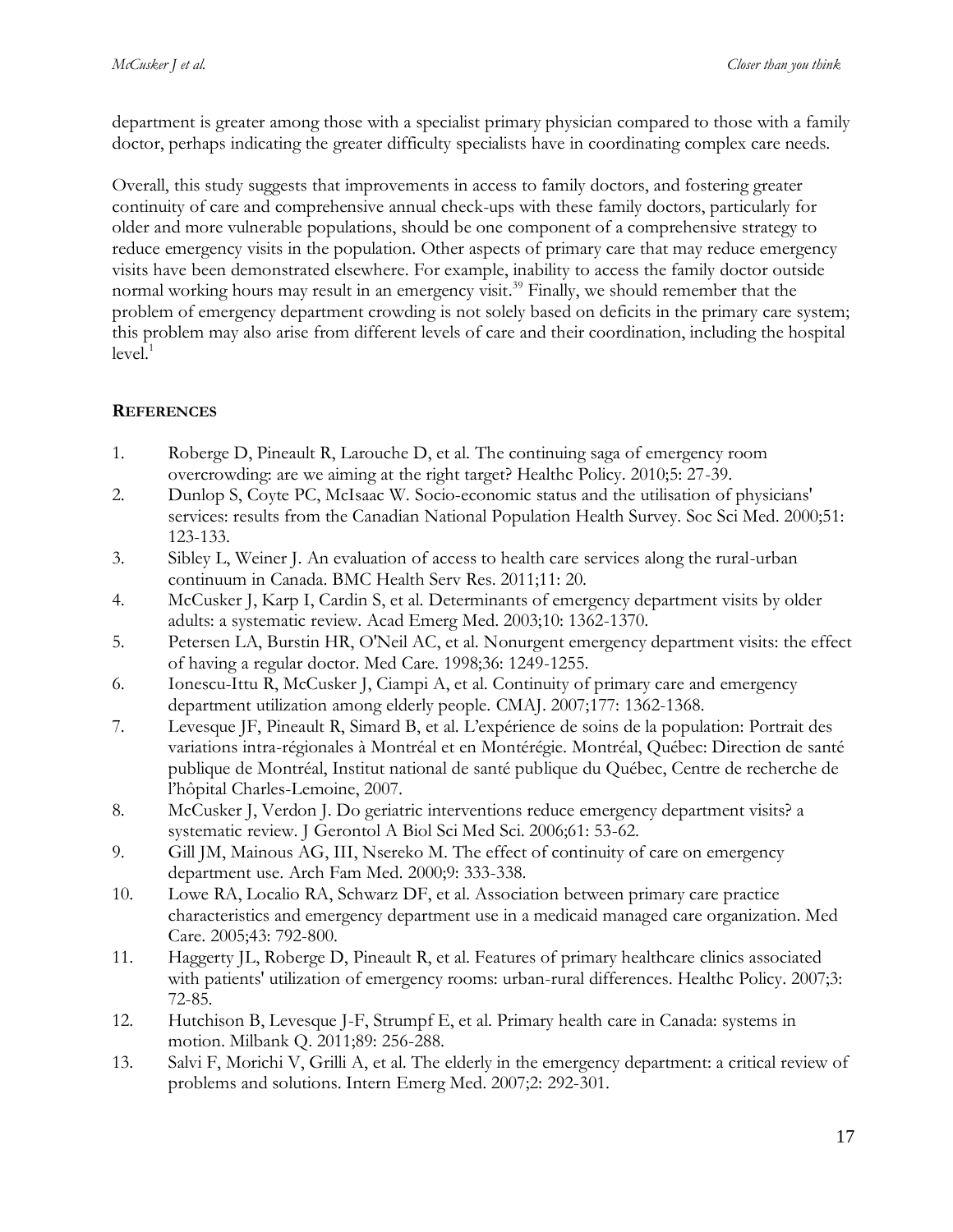- <span id="page-18-0"></span>14. Aminzadeh F, Dalziel WB. Older adults in the emergency department: a systematic review of patterns of use, adverse outcomes, and effectiveness of interventions. Ann Emerg Med. 2002;39: 238-247.
- <span id="page-18-1"></span>15. McCusker J, Verdon J, Tousignant P, et al. Rapid emergency department intervention for elders reduces risk of functional decline: results of a multi-center randomized trial. J Am Geriatr Soc. 2001;49: 1272-1281.
- <span id="page-18-2"></span>16. Broemeling A-M, Watson DE, Prebtani F. Population patterns of chronic health conditions, co-morbidity and healthcare use in Canada: implications for policy and practice. Healthc Q. 2008;11: 70-76.
- <span id="page-18-3"></span>17. Ofman JJ, Badamgarav E, Hennings JM, et al. Does disease management improve clinical and economic outcomes in patients with chronic diseases? A systematic review. Am J Med. 2004;117: 182-192.
- 18. Tsai AC, Morton SC, Mangione CM, et al. A meta-analysis of interventions to improve care for chronic illnesses. Am J Manag Care. 2005;11: 478-488.
- 19. Sanderson C, Dixon J. Conditions for which onset or hospital admission is potentially preventable by timely and effective ambulatory care. J Health Serv Res Policy. 2000;5: 222-230.
- <span id="page-18-4"></span>20. Weingarten SR, Henning JM, Badamgarav E, et al. Interventions used in disease management programmes for patients with chronic illnesswhich ones work? Meta-analysis of published reports. BMJ. 2002;325: 925.
- <span id="page-18-5"></span>21. Bindman AB, Grumbach K, Osmond D, et al. Preventable hospitalizations and access to health care. JAMA. 1995;274: 305-311.
- <span id="page-18-6"></span>22. Statistics Canada. Canadian Community Health Survey - Annual Component (CCHS). Ottawa, Ontario, Québec, 2012.
- <span id="page-18-7"></span>23. McCusker J, Roberge D, Vadeboncoeur A, et al. Safety of discharge of seniors from the emergency department to the community. Healthc Q. 2009;12 24-32.
- <span id="page-18-8"></span>24. Régie de l'assurance maladie du Québec. Data and statistics. Available at: <http://www.ramq.gouv.qc.ca/en/data-statistics/Pages/data-statistics.aspx> Accessed August 13, 2012.
- <span id="page-18-9"></span>25. McCusker J, Tousignant P, Borges Da Silva R, et al. Factors predicting patient use of the emergency department: a retrospective cohort study. CMAJ. 2012;184: E307-316.
- <span id="page-18-10"></span>26. McCusker J, Roberge D, Lévesque J-F, et al. Emergency department visits and primary care among adults with chronic conditions. Med Care. 2010;48.
- <span id="page-18-11"></span>27. Gauthier J, Haggerty J, Lamarche P, et al. Entre adaptabilité et fragilité : les conditions d'accès aux services de santé des communautés rurales et éloignées. rapport de recherche. Montreal: Hôpital Charles LeMoyne et l'Institut national de santé publique, 2009.
- <span id="page-18-12"></span>28. Samaras N, Chevalley T, Samaras D, et al. Older patients in the emergency department: a review. Ann Emerg Med. 2010;56: 261-269.
- <span id="page-18-13"></span>29. Hastings SN, Heflin MT. A systematic review of interventions to improve outcomes for elders discharged from the emergency department. Acad Emerg Med. 2005;12: 978-986.
- <span id="page-18-14"></span>30. Borgès Da Silva R, McCusker J, Roberge D, et al. Classification of emergency departments according to their services for community-dwelling seniors. Acad Emerg Med. 2012;19: 552- 561.
- <span id="page-18-15"></span>31. McCusker J, Roberge D, Ciampi A, et al. Outcomes of community-dwelling seniors vary by type of emergency department. Acad Emerg Med. 2012;19: 304-312.
- <span id="page-18-16"></span>32. Borgès Da Silva R. La pratique médicale des omnipatriciens: influence des contextes organisationnel et géographique. Faculté de médecine, Volume Ph. D. Montréal: Université de Montréal, 2010.